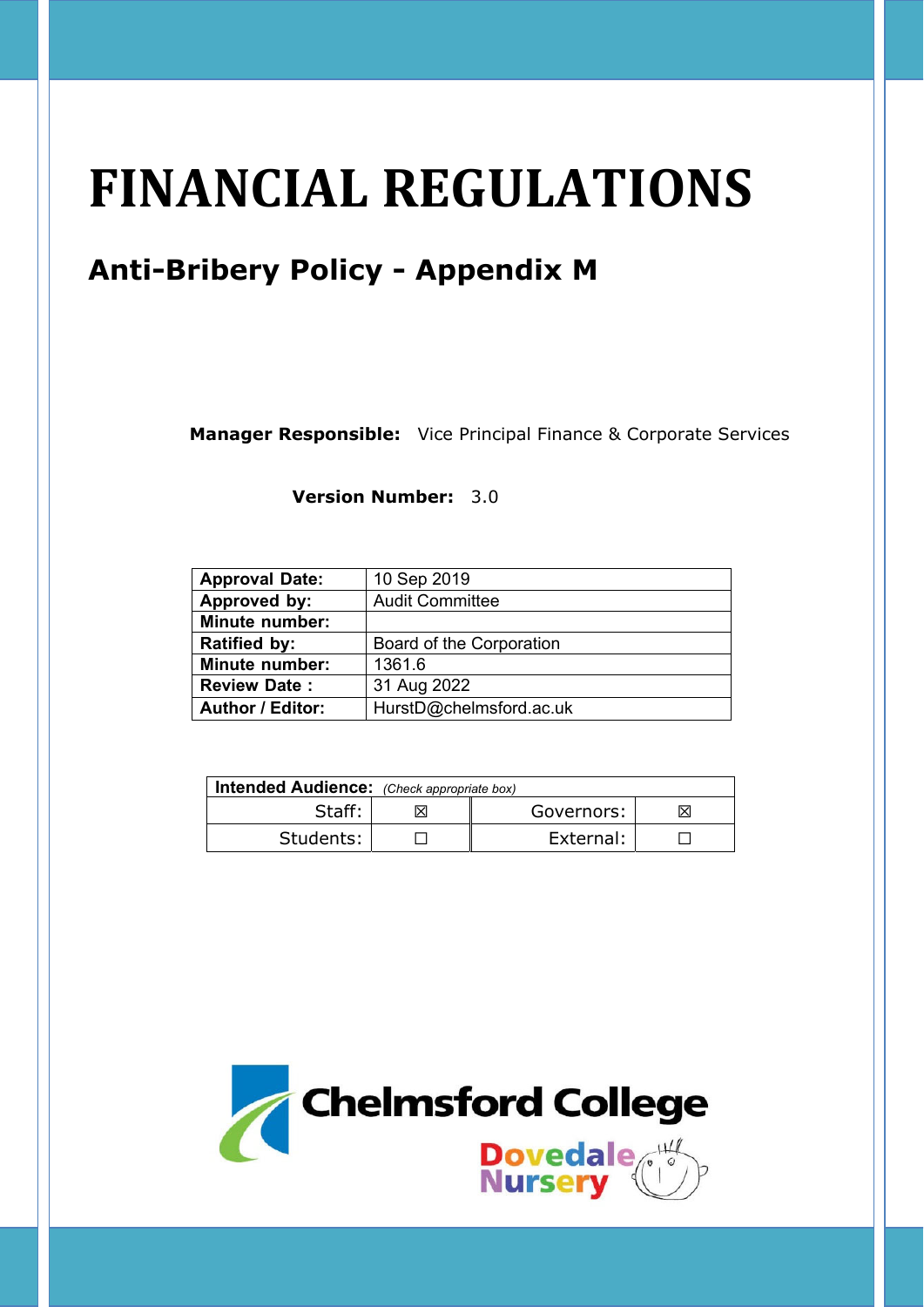#### **AMENDMENT SUMMARY**

| <b>Version</b> | <b>Date</b>  | <b>Remarks</b>                                                                                                                |
|----------------|--------------|-------------------------------------------------------------------------------------------------------------------------------|
| 1.1            | [13/06/2017] | [To be reviewed by SMT]                                                                                                       |
| 2.0            | [20/08/2018] | General review and update, change of role descriptions<br>where required.                                                     |
| 3.0            | 14/08/2018   | Separating Policies on Anti-Bribery and Anti-Money<br>Laundering, general review and updating. SMT review 21st<br>August 2018 |

# **Age, Disability, Gender & Race Equality Statement**

Age, Disability, Gender and Race Equality Impact Measures will be set and monitored through analysis of all data related to potential suspected or actual abuse of this policy.

A copy of the Equality Impact Assessment Initial Screening Form is attached as an Annex to this document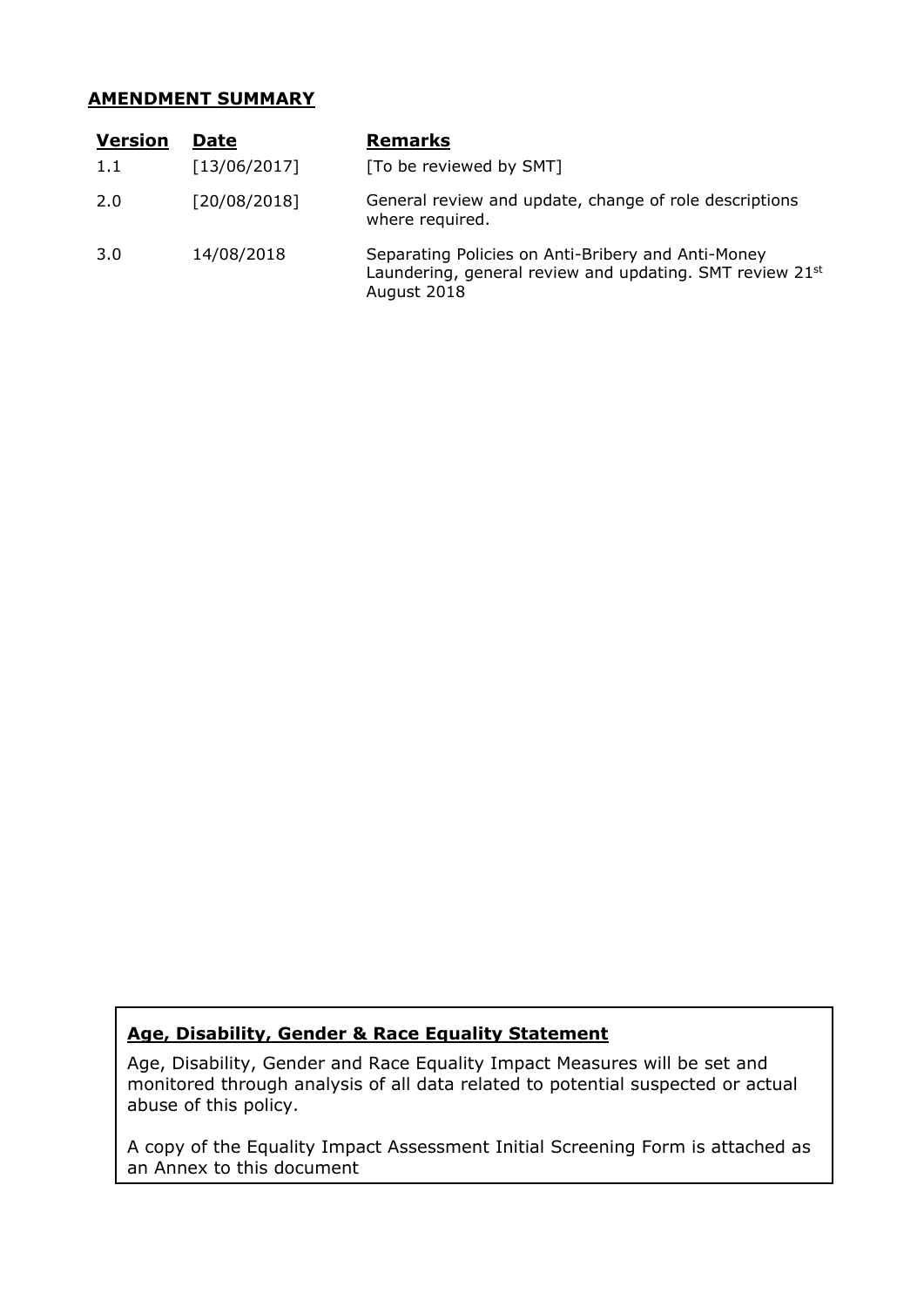|                | 1 Contents |  |
|----------------|------------|--|
| 1              |            |  |
|                |            |  |
| $\overline{4}$ |            |  |
| 5 <sup>7</sup> |            |  |
| 6.             |            |  |
| 7.             |            |  |
| 8.             |            |  |
| 9.             |            |  |
| 10.            |            |  |
|                |            |  |
|                |            |  |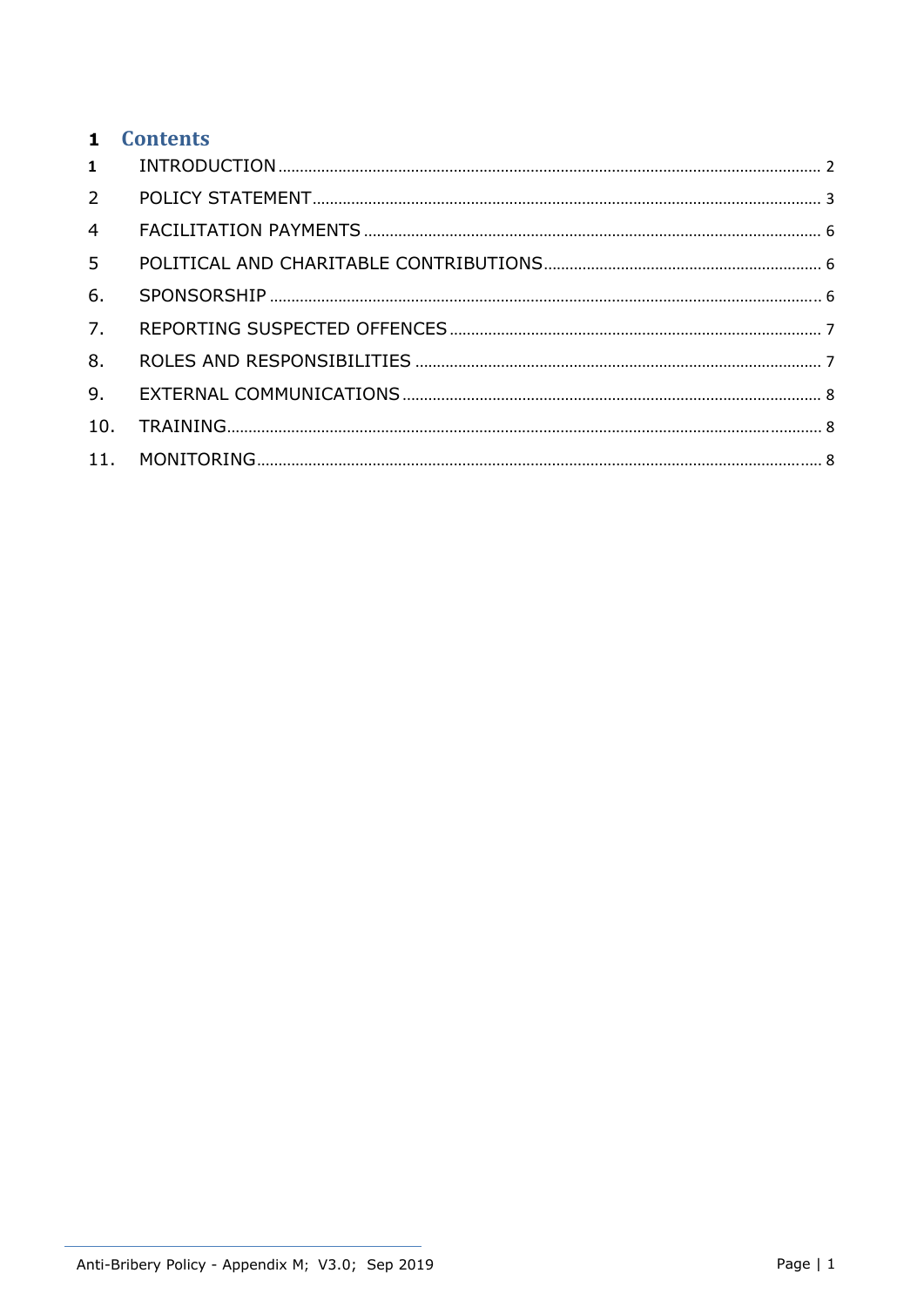# **1 INTRODUCTION**

- 1.1 This document sets out Chelmsford College's policy in respect of bribery or alleged or suspected bribery and how any such instances are raised and dealt with.
- 1.2 The Bribery Act 2010 introduces a new, clearer regime (by replacing a complicated and confusing combination of common law and statutory offences) for tackling bribery that applies to all organisations and their employees and representatives based in or operating in the UK. It covers all forms of bribery, the offering or receiving of a bribe, directly or indirectly, whether or not it involves a public official, in the UK or abroad. There are offences by individuals (and a corporate offence for corporate entities and partnerships) and penalties for non-compliance or transgressions are serious.
- 1.3 Bribery is a criminal offence for both organisations and individuals and can be punished with imprisonment of up to ten years or unlimited fines. If any individual was accused of bribery, the College's reputation might be considerably damaged and subsequent enforcement action would be time consuming and hinder the College from focussing on its core business and service delivery. Business may be lost.
- 1.4 As an organisation relying largely on public funds, the College has additional responsibilities to ensure that it adopts and adheres to the principles and values identified by the Nolan Committee on standards of holders of public office – these are set out in full in the Codes of Conduct for Staff and for Corporation Members.
- 1.5 The College has legal, reputational and moral responsibilities to prohibit any form of bribery. This policy applies to the College as a corporate entity, its subsidiary company Dovedale Nursery, its joint venture shared services company with South Essex College and all staff, officials and Members of the Corporation, irrespective of their grade or position, and shall be followed at all times.
- 1.6 This policy shall be read in conjunction with other College policies, regulations, and procedures. Including, Standing Orders, Scheme of Delegation, Financial Regulations, the system of internal control and risk management and the Codes of Conduct for Staff and Members of the Corporation. In addition, the College seeks to embed a comprehensive anti-bribery culture throughout the College.
- 1.7 This policy relates to all forms of bribery and is intended to provide direction and help to individuals who may suspect bribery. The overall aims of this policy are to improve the knowledge and understanding of all at the College about the risk of bribery and its consequences and set out the College's responsibilities to deter, prevent, detect and investigate bribery and fraud and corruption.
- 1.8 This policy applies to all staff, officials, Members of the Corporation of the College as well as consultants, vendors, contractors and any other parties who have a business relationship with the College. It will be brought to the attention of individuals through training and will form part of induction processes. Everyone has a duty to report any suspicions they may have regarding bribery freely and without consequence.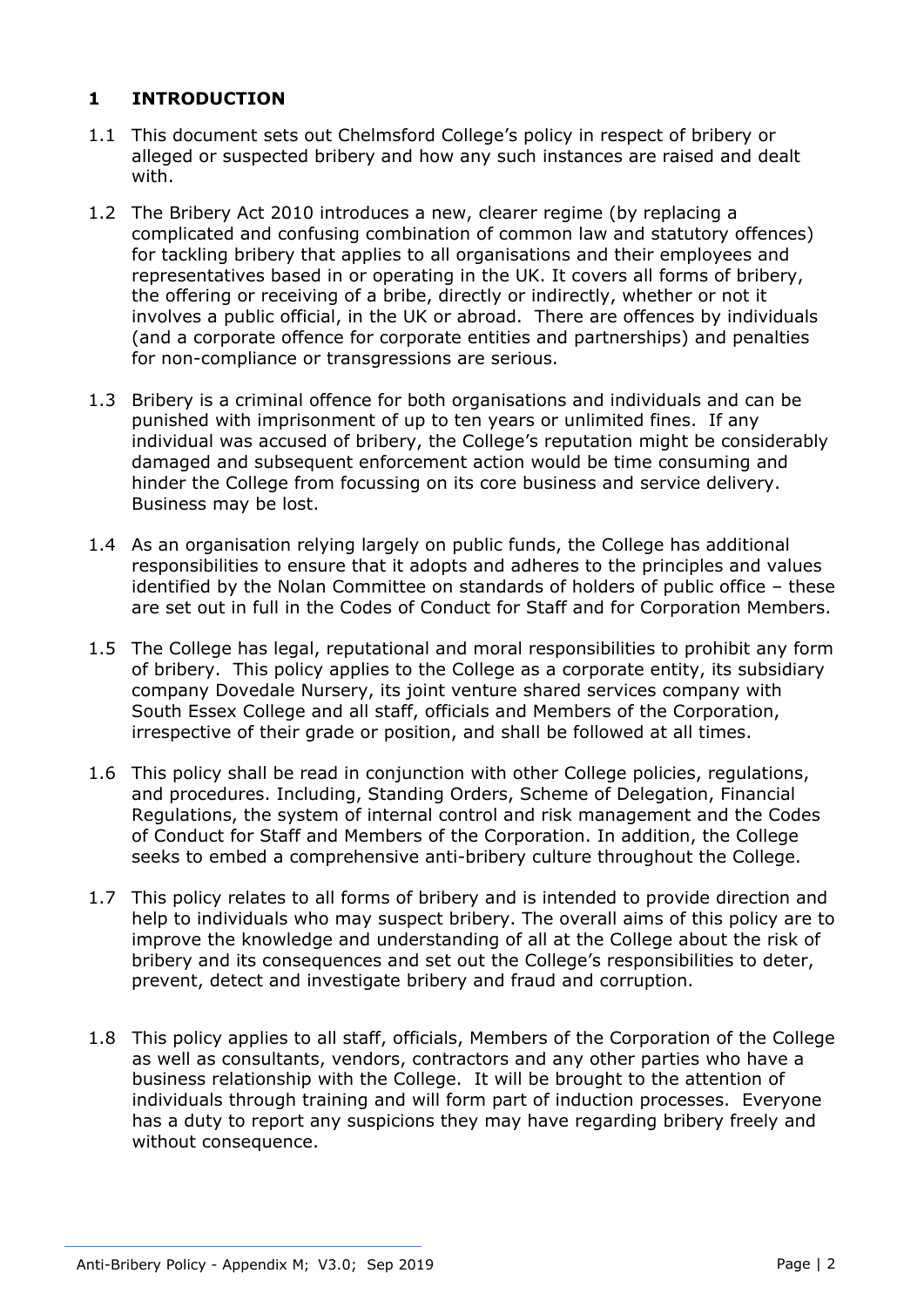# **2 POLICY STATEMENT**

- 2.1 The College is committed to maintaining an honest, open and high moral atmosphere in the College so as to meet these objectives. It is therefore committed to the prevention of bribery within the College and all individuals in and related to the College must share that commitment. It is also committed to rigorous investigation of any allegations that may be made and to taking appropriate action against wrongdoers.
- 2.2 Off the book accounts and false or deceptive bookkeeping entries are strictly prohibited. All gifts, payments or any other contribution received by or on behalf of the College whether in cash or in kind (other than gifts of a token value specifically permitted under the Codes of Conduct) shall be documented, regularly reviewed and properly accounted for in the books of the College. Record retention and archival policy must be consistent with the College's accounting systems, tax and other applicable laws and regulations.
- 2.3 The College must procure goods and services transparently with the service, quality, price and value for money determining the successful supplier or contractor, not by receiving or offering any improper benefits.
- 2.4 No individual will request or receive a bribe from anybody nor imply that such an act could be considered. This means that they will not agree to receive or accept a financial or other advantage from a former, current or future client, business partner, contractor or supplier or any other person as an incentive or reward to perform their functions or activities improperly.
- 2.5 No individual will offer, promise, reward in any way or give a financial or other advantage to any person in order to induce that person to perform his/her function or activities improperly. This includes creating the appearance of an effort to improperly influence another person.
- 2.6 The College will not adopt policies which provide students with financial or other incentives to achieve their course successfully.
- 2.7 Under the provisions of the Act, the College is likely to be held responsible for acts of bribery committed by intermediaries acting on its behalf such as subsidiary companies, joint venture companies or partnerships, clients, business partners, contractors, suppliers, agents, advisors, consultants or other third parties. The use of intermediaries for the purpose of committing acts of bribery or corruption is prohibited.
- 2.8 All intermediaries shall be selected with care and all agreements with them will be concluded under terms that comply with this policy. The College will contractually require its agents and other intermediaries in writing to comply with this policy and to keep proper books and records available for inspection by appointed auditors or other investigating authorities. In cases of non-compliance, the College will require without delay the correction of deficiencies, apply sanctions, and/or terminate the agreement.

# **3 DEFINITIONS**

3.1 **Bribery** – inducement for an action which is illegal, unethical or a breach of trust. Inducements can take the form of gifts, loans, fees, rewards and other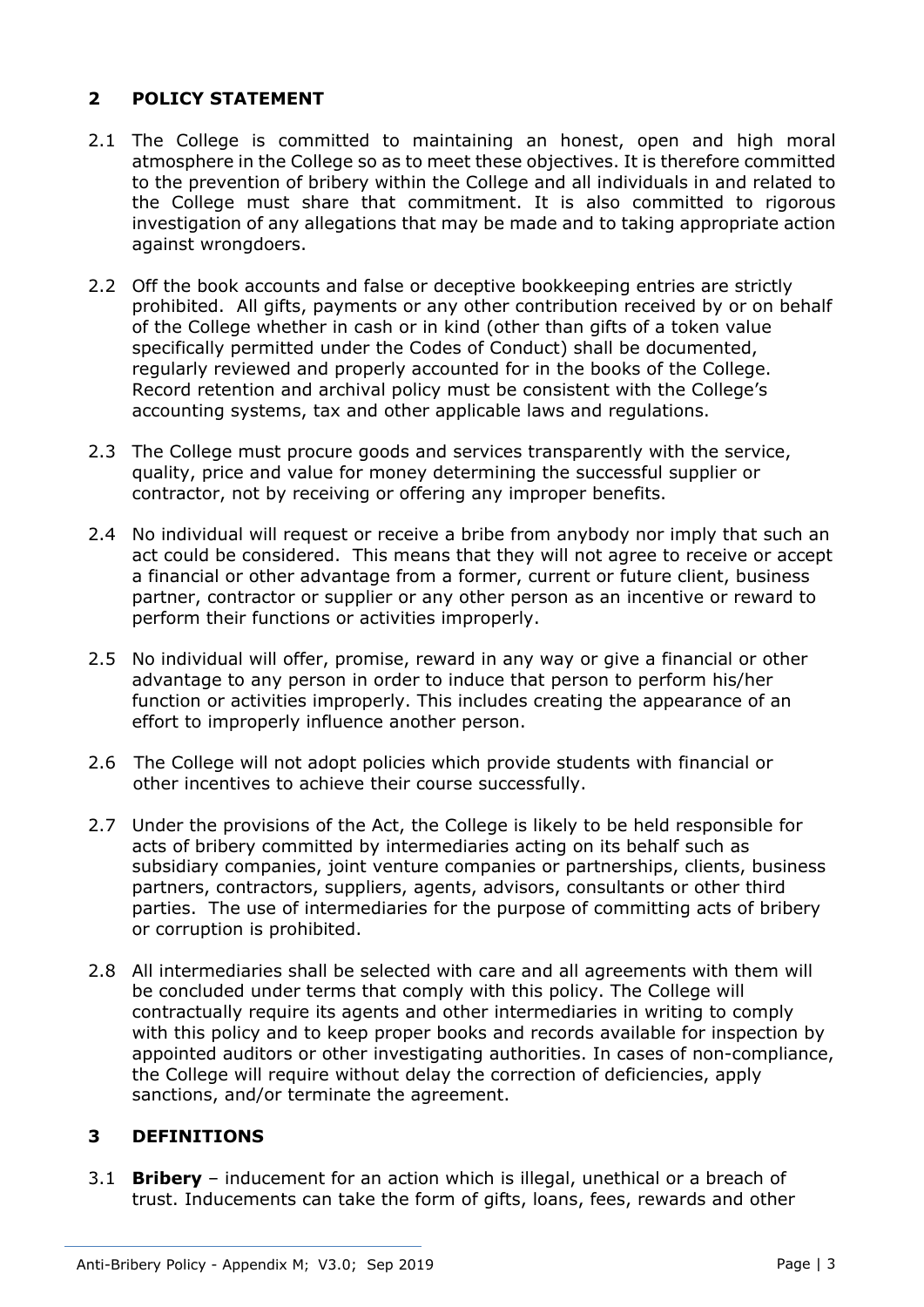advantages. (Bribery Act). In ordinary language, bribery is the act of process of giving or taking bribes. A bribe is a reward, such as money or a favour, given to procure services or gain influence, usually illegally.

The Bribery Act 2010 specifies the following elements:

# **1. Offence of bribing another person**

A person is guilty of this offence if they either:

- a) offer, promise or give a financial or other advantage to another, and intend the advantage to induce the person to perform a function improperly or reward that person for such improper performance, or
- b) offer, promise or give financial or other advantage to another, and know or believe that acceptance of the advantage would itself be an improper performance of the relevant function.

#### **2. Offence relating to being bribed**

A person is guilty of this office if they:

- a) request, agree to receive or accept a financial or other advantage intending that, in consequence, a relevant business activity should be performed improperly, whether by themselves or another, or
- b) request, agree to receive, or accept a financial or other advantage, and the acceptance of the advantage itself is an improper performance of the relevant activity, or
- c) request, agree to receive or accept a financial or other advantage as a reward for improper performance of a relevant business activity, whether by themselves or another, or
- d) perform or allow to be performed by another a relevant business activity improperly in anticipation of requesting, agreeing to receive or accepting a financial or other advantage

The Act also enacts a corporate offence for commercial organisations who fail to prevent bribery in connection with services it provides. In this case, it does not matter whether services are provided by employees, subsidiaries, agents, joint venture partners or the like.

3.2 **Fraud and Corruption –** the offering or acceptance of inducements, gifts, favours, payments or benefits-in-kind which may influence the action of any person. Corruption does not always result in loss. The corrupt person may not benefit directly from their deeds – however, they may be unreasonably using their position to give some advantage to another.

 The Fraud Act 2006 simplified and strengthened existing laws, creating new legislations to '*make provision for, and in connection with, criminal liability for fraud and obtaining services dishonestly'* 

The Act sets out three general offences of fraud:

#### **1. False representation**

A person is in breach of this section if they: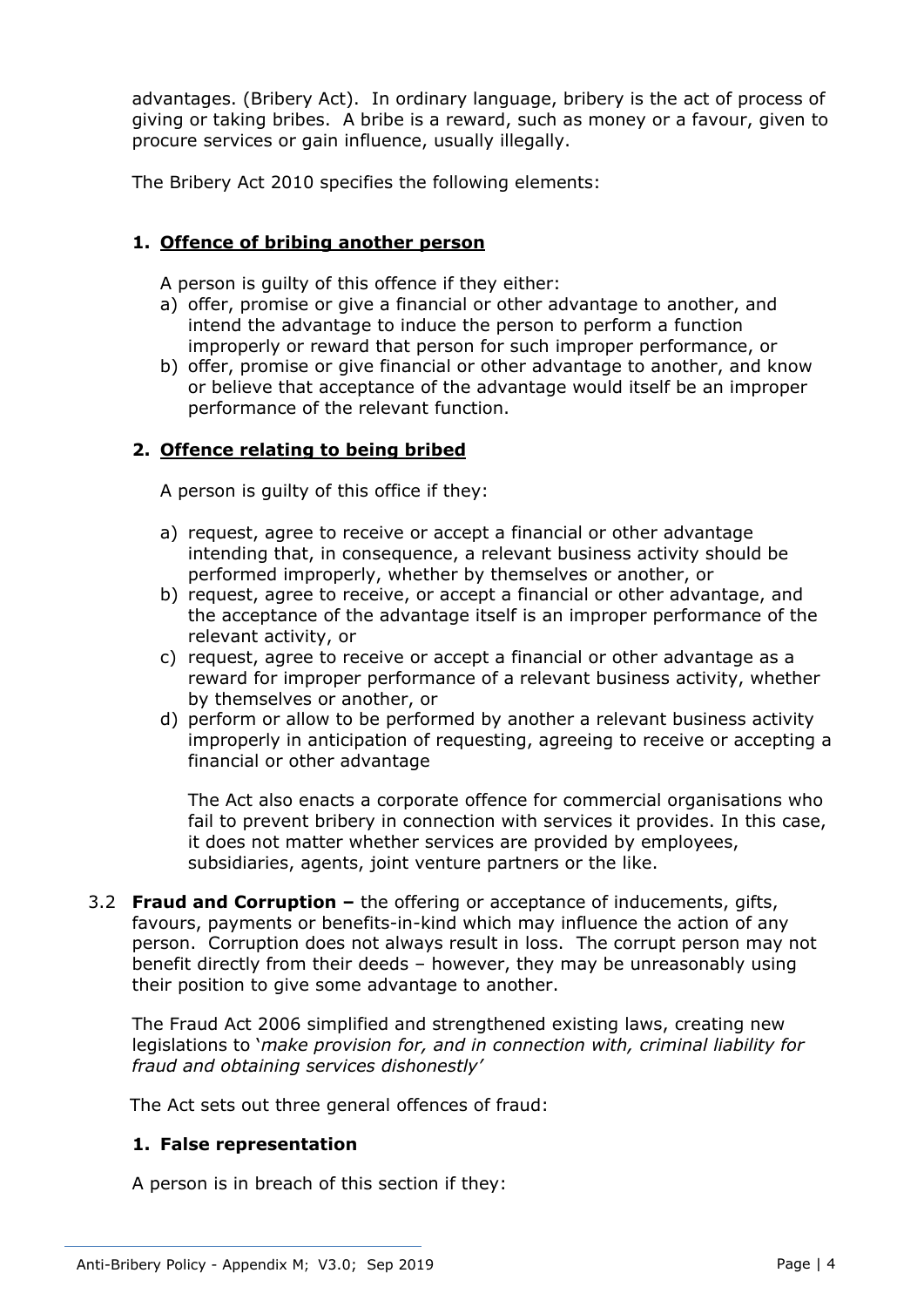- a) dishonestly make and express or implied representation of fact or law that is known to be or might be untrue or misleading, and
- b) intend, by making the representation, to either make a gain for himself or another to cause loss, or a risk of loss, to another.

# **2. Failure to disclose**

A person is in breach of this section if they:

- a) Dishonestly fail to disclose information which he has a legal duty to disclose, and
- b) Intends, by failing to disclose, to either make a gain for himself or another or to cause loss, or risk of loss, to another.

# **3. Abuse of position**

A person is in breach of this section if they:

- a) Are expected to safeguard the financial interests of another but dishonestly abuses that position, and
- b) Intends, by the abuse of that position, to either make a gain for himself or anther or to cause loss, or a risk of loss, to another.

This abuse can be an act of omission rather than a positive act.

The Fraud Act further goes on to state that:

- Possession of articles designed for use in fraud is an offence
- Persons who are sole traders being already covered by the Companies Act 2006. The Fraud Act. However, increases the maximum penalty for those convicted of committing business frauds to ten years' imprisonment
- It is an offence to obtain services with the intention of not paying either in full or in part
- If directors (or trustees/governors), senior managers or similar company officers have consented or connived in an offence under this Act then they are liable to be proven guilty and punished
- Acquires, uses or has possession of criminal property except where adequate consideration was given for the property.

# **3. GIFTS AND HOSPITALITY**

- 3.1 In order to maintain proper relationships with outside organisations, clients or members of the public and to avoid conflicts of interest, the giving and receiving of gifts is not permitted, other than gifts of a token value such as calendars, diaries, inexpensive pens, flowers or chocolates, etc. Gifts of alcohol should be avoided.
- 3.2 Hospitality should be treated with caution. Staff, officials and Members of the Corporation may accept a reasonable amount of hospitality so long as it creates no impropriety other than a proper business arrangement.
- 3.3 Staff may receive tokens of thanks from individual or groups of students for a course well taught or for particular support during a course which has helped them succeed. This is common practice and outside this policy. Staff cannot

Anti-Bribery Policy - Appendix M; V3.0; Sep 2019 Page 1 9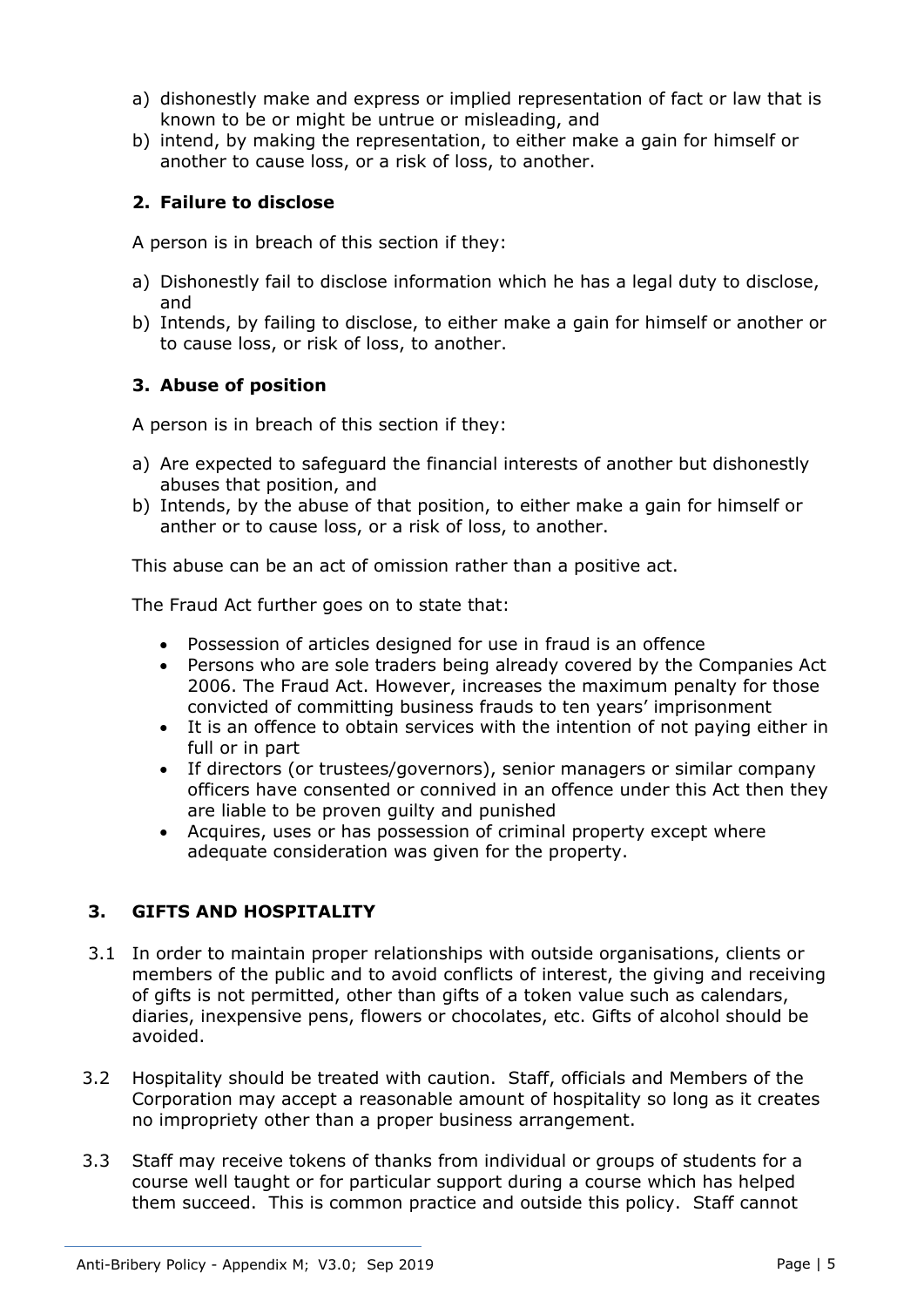receive gifts that in any way be construed as a bribe to influence the outcome of their students' studies.

- 3.4 No cash is ever to be given or received.
- 3.5 Gifts and hospitality should never be given or received as a 'direct reward' for the letting of an order or similar transaction.

#### **4 FACILITATION PAYMENTS**

4.1 Facilitation payments are amounts disbursed to secure or expedite the performance of a routine action by a government official or agency to which the payer has a normal legal or commercial entitlement. The Bribery Act forbids such disbursements and they shall not be given.

#### **5 POLITICAL AND CHARITABLE CONTRIBUTIONS**

- 5.1. The College will not make any contributions to politicians, political parties or election campaigns but is permitted to pay subscriptions to representative bodies such as the Association of Colleges.
- 5.2 The College may make charitable donations but such payments shall not be made to any organisation upon the suggestion of any person in order to induce that person to perform improperly the functions or activities which he or she is expected to perform in good faith, impartially or in a position of trust or to reward that person for the improper performance of such function or activities.
- 5.3 Any donations or contributions must be ethical and transparent. The recipient's identity and the planned use of the payment must be clear and the reason and purpose of it must be justifiable and documented. All charitable donations will be publicly disclosed in the annual financial statements. They shall be subject to prior approval by a member of the College Executive Group (CEG).
- 5.4 It is entirely appropriate that staff and students may themselves wish to organise fundraising events for good causes. However, if any such event is to be endorsed by the College, prior approval is required as in 4.3 above.

#### **6. SPONSORSHIP**

- 6.1 Sponsorship by the College means any contribution in money or in kind towards an event organised by a third party in return for the opportunity to raise the College's profile. Government funding will not be used for sponsorship activities. All contributions shall be transparent, proportionate to the consideration offered by the event organiser and for legitimate and ethical business purposes. All sponsorship will be publicly disclosed and subject to prior approval as in 4.3 above.
- 6.2 Where commercial sponsorship is used to fund College activities, again, it must comply with the same guidelines noted in 5.2 above. It must be made clear as part of the event in question and shall be subject to prior approval as in 5.3 above.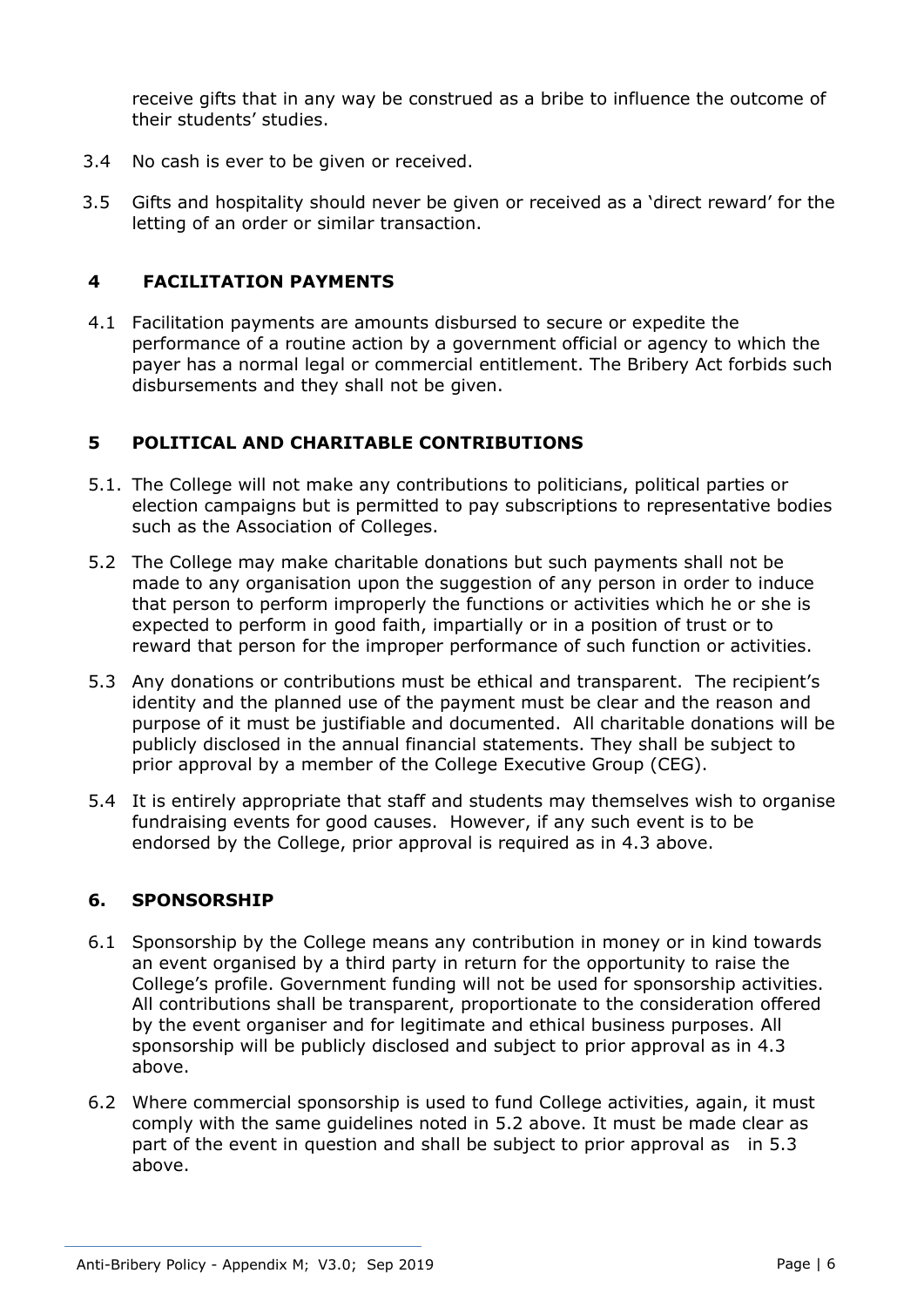# **7. REPORTING SUSPECTED OFFENCES**

7.1 The College wishes to encourage anyone having reasonable suspicions of bribery to report them in accordance with the College's Whistle Blowing procedure. No individual will suffer any detrimental treatment or adverse consequence as a result of reporting any reasonable suspicions. However, any unfounded or malicious allegations will be subject to disciplinary action.

## **8. ROLES AND RESPONSIBILITIES**

- 8.1 The Members of the Corporation have a general duty to provide a secure environment in which to work and one in which individuals are confident to raise concerns without fear or favour. Staff must feel protected and supported when carrying out their official duties and must not be placed in a vulnerable position.
- 8.2 The Members of the Corporation have a specific duty to ensure that the College adopts an appropriate culture in which bribery and corruption and similar matters are clearly seen to be unacceptable and prohibited by all organisations and individuals associated with the College.
- 8.3 The Members of the Corporation will at all times lead by example in acting with the utmost integrity and adhering to all relevant policies, procedures and regulations ('tone from the top').
- 8.4 The Clerk to the Corporation will monitor and ensure compliance with antibribery and corruption measures, including this policy, the Whistle Blowing Policy and with other relevant policies and procedures, taking advice as necessary from members of CEG.
- 8.5 The appropriate CEG manager together with the Clerk to the Corporation will decide whether there is sufficient cause to conduct an investigation into suspected bribery or corruption. They will take advice, as necessary, from the College lawyers, internal auditors, external auditors, the Chair of the Corporation, the Chair of the Audit Committee of the Corporation. They will also determine whether, after taking advice, and when the matter should be reported to the Police or other criminal investigation authority (e.g. National Crime Agency).
- 8.6 The Clerk to the Corporation shall immediately inform the Chair of the Corporation, the Chair of the Audit Committee of the Corporation and the Clerk to the Corporation of any such investigation and provide them with updates of the progress of the investigation.
- 8.7 On completion of such investigation, the appropriate CEG manager together with the Clerk to the Corporation CEG, having received all appropriate advice, including from the Chair of the Corporation and the Clerk to the Corporation, shall have authority to determine suitable sanctions.
- 8.8 The Clerk to the Corporation will report to the Board regularly as to the suitability, adequacy and effectiveness of this policy. The Clerk will provide appropriate training to members of the Board (including co-opted members of Committees).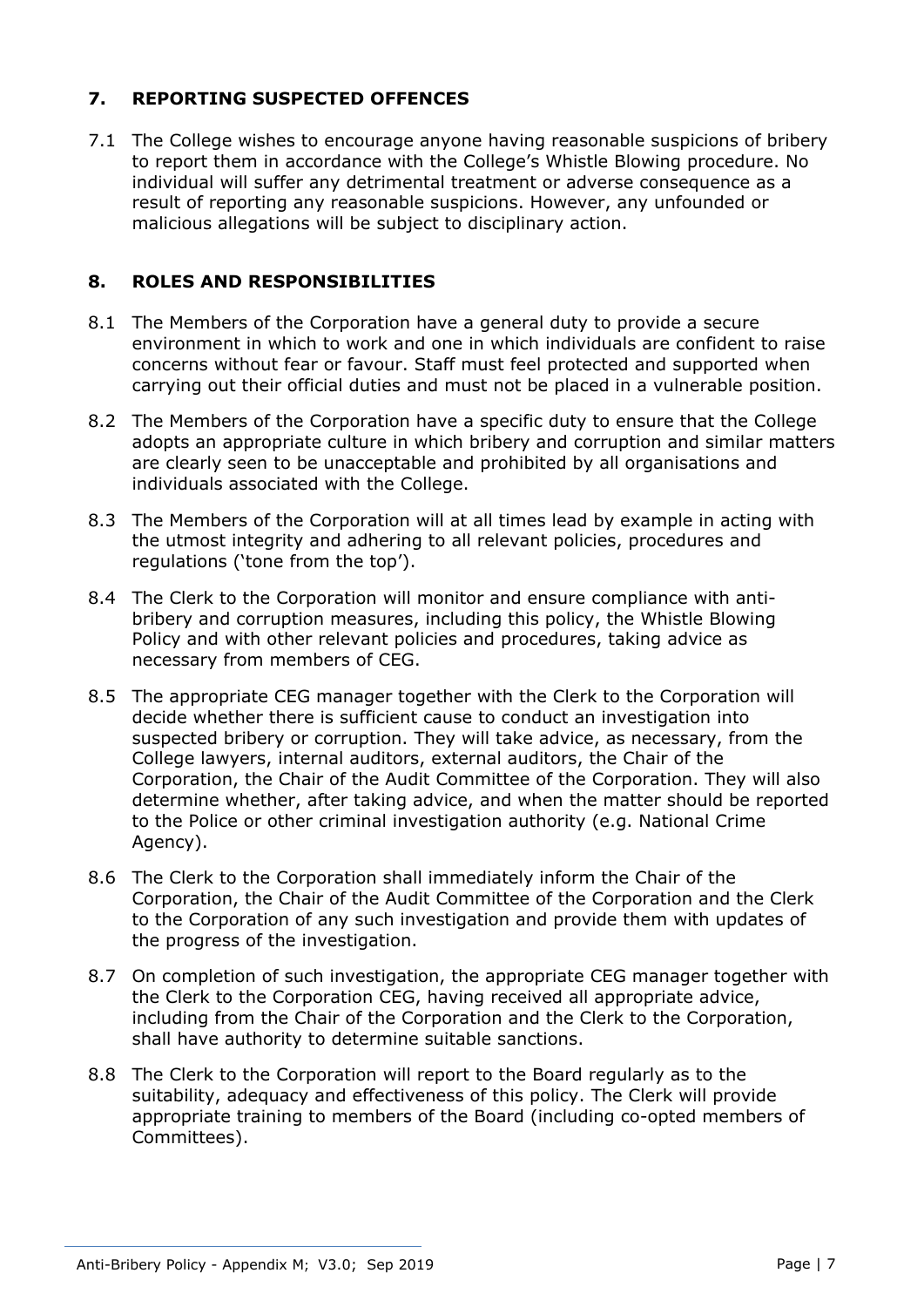- 8.9 Line managers at all levels have a responsibility to ensure that an adequate system of internal control exists within their areas of responsibility and that those controls operate effectively.
- 8.10 All instances of actual or suspected bribery, which come to the attention of a manager, must be reported immediately to a member of CEG, other than an accused member of CEG, if that is the case. Alternatively, the report can be made to either the Chair of the Corporation, the Chair of the Audit Committee of the Corporation or the Clerk to the Corporation.
- 8.11 The role of the Vice Principal Finance & Corporate Services is to provide advice to the Principal on disciplinary procedures in accordance with the Whistle Blowing policy of the College. It is also their duty to ensure recruitment procedures are robust and effective as regards the propriety and integrity of the potential employee. All contracts of employment will include reference to employees' obligations in relation to the Code of Conduct & Ethics.
- 8.12 The Director of MIS will notify the Principal immediately in all cases where there is a suspicion of bribery that IT (including personal devices, internet/intranet, email etc.) are being used for improper purposes.

# **9. EXTERNAL COMMUNICATIONS**

9.1 No organisation or individual involved in any investigation or other action under the provisions of this policy will communicate with any member of the media or another third party as this may seriously damage the investigation and any subsequent actions to be taken.

#### **10. TRAINING**

10.1 The College will provide anti-bribery training to all relevant individuals on a regular basis so that they are fully aware of the Act, its provisions and this policy.

# **11. MONITORING**

11.1 Compliance with this policy will be monitored regularly. This may consist of random spot checks by the Vice Principal Finance & Corporate Services and/or planned inspections carried out by internal audit.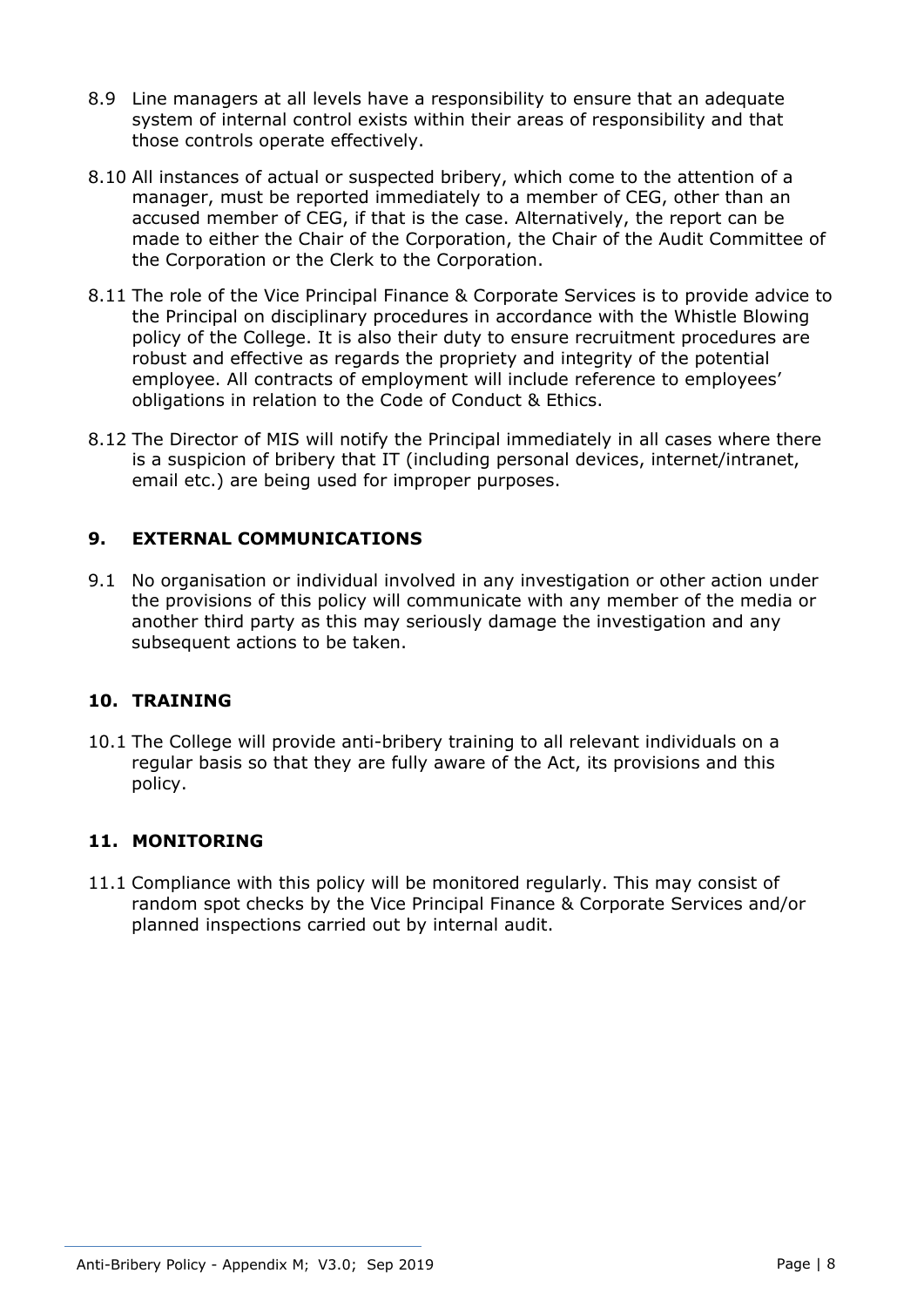# **Equality Impact Assessment (EIA) Initial Screening Form**

Name of the Policy, Procedure, Practice or Proposal being screened:

| Financial Regulations - Anti-Bribery Policy (Appendix M) |  |  |
|----------------------------------------------------------|--|--|
|                                                          |  |  |

Provide a brief description of its purpose:

To keep staff information of legislation concerning bribery and corruption so as to protect them and the College

Are there controls in place to monitor the uniform application of this practice? (if no please explain below)

**Yes** 

Does the policy or process have the potential to affect a particular group disproportionately in either a positive or negative way? Please provide comments with supporting evidence:

No

If you have identified a medium or high equality impact please complete the following, otherwise leave blank. Add additional comment below the questions as necessary.

| Are there any other policies or practices that need to be | <b>No</b> |
|-----------------------------------------------------------|-----------|
| assessed alongside this screening?                        |           |

Should the policy or practice proceed to a full Equality Impact Assessment?

 **No**